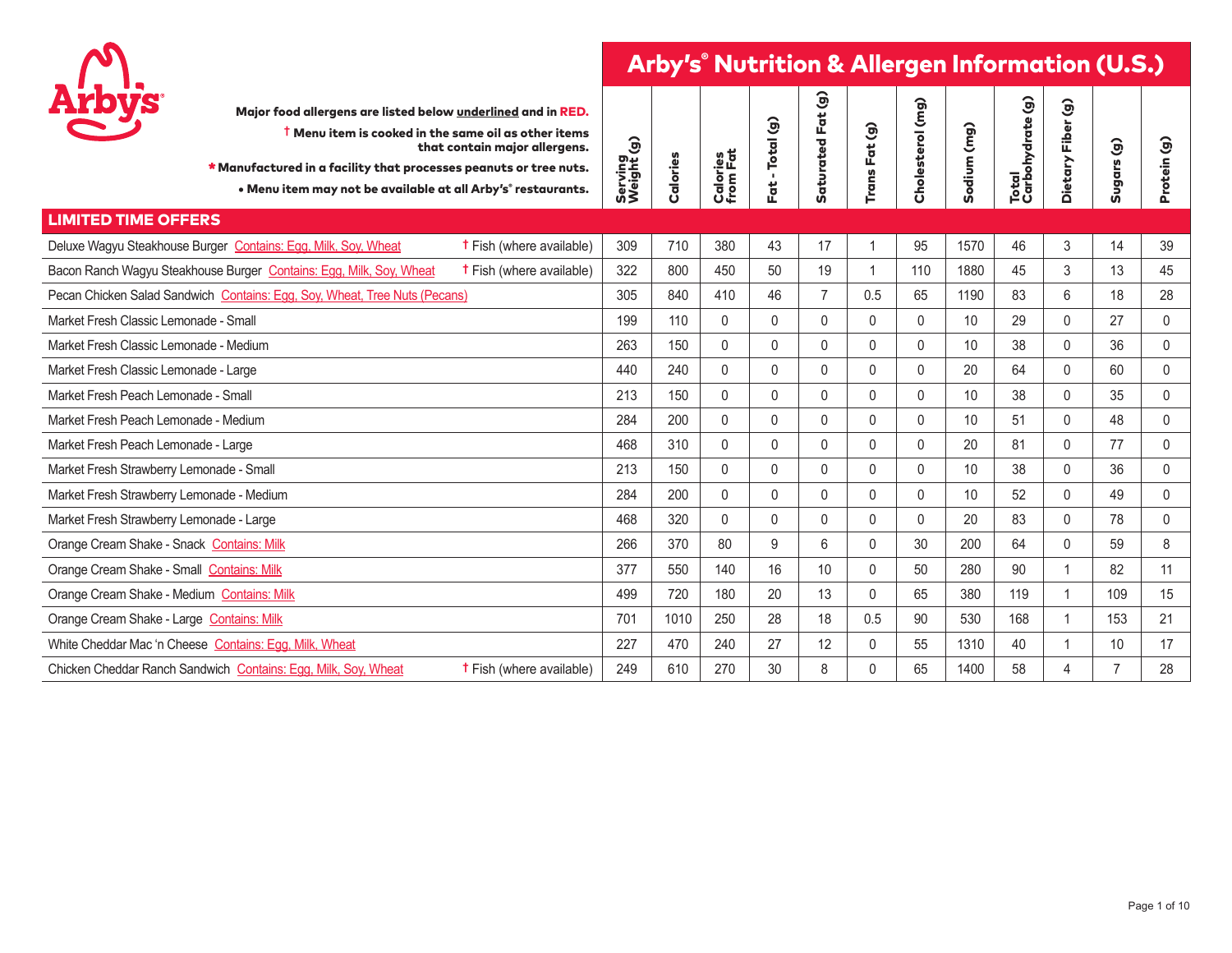

| <b>Arbys</b>                                    |                                                              | Major food allergens are listed below underlined and in RED.<br>$\dagger$ Menu item is cooked in the same oil as other items<br>that contain major allergens.<br>* Manufactured in a facility that processes peanuts or tree nuts.<br>• Menu item may not be available at all Arby's° restaurants. | Serving<br>Weight (g) | Calories | Calories<br>from Fat | Fat - Total (g) | Saturated Fat (g) | Trans Fat (g)  | Cholesterol (mg) | Sodium (mg) | Total<br>Carbohydrate (g) | $\widehat{\mathcal{G}}$<br>Dietary Fiber | $\widehat{\mathbf{e}}$<br><b>Sugars</b> | Protein (g)         |
|-------------------------------------------------|--------------------------------------------------------------|----------------------------------------------------------------------------------------------------------------------------------------------------------------------------------------------------------------------------------------------------------------------------------------------------|-----------------------|----------|----------------------|-----------------|-------------------|----------------|------------------|-------------|---------------------------|------------------------------------------|-----------------------------------------|---------------------|
| <b>SLOW ROASTED BEEF</b>                        |                                                              |                                                                                                                                                                                                                                                                                                    |                       |          |                      |                 |                   |                |                  |             |                           |                                          |                                         |                     |
|                                                 | Classic Beef 'n Cheddar Contains: Milk, Soy, Wheat           |                                                                                                                                                                                                                                                                                                    | 195                   | 450      | 180                  | 20              | 6                 | 1              | 50               | 1280        | 45                        | $\overline{2}$                           | 9                                       | 23                  |
|                                                 | Double Beef 'n Cheddar Contains: Milk, Soy, Wheat            |                                                                                                                                                                                                                                                                                                    | 301                   | 630      | 290                  | 32              | 11                | 1.5            | 100              | 2100        | 48                        | $\overline{2}$                           | 9                                       | 39                  |
|                                                 | Half Pound Beef 'n Cheddar Contains: Milk, Soy, Wheat        |                                                                                                                                                                                                                                                                                                    | 358                   | 740      | 350                  | 39              | 14                | $\overline{2}$ | 130              | 2530        | 48                        | $\overline{2}$                           | 9                                       | 49                  |
| Classic Roast Beef Contains: Soy, Wheat         |                                                              |                                                                                                                                                                                                                                                                                                    | 154                   | 360      | 120                  | 14              | 5                 | 0.5            | 50               | 970         | 37                        | $\overline{2}$                           | 5                                       | 23                  |
| Double Roast Beef Contains: Soy, Wheat          |                                                              |                                                                                                                                                                                                                                                                                                    | 239                   | 510      | 210                  | 24              | 9                 | 1.5            | 95               | 1610        | 38                        | $\overline{2}$                           | 5                                       | 38                  |
| Half Pound Roast Beef Contains: Soy, Wheat      |                                                              |                                                                                                                                                                                                                                                                                                    | 295                   | 610      | 270                  | 30              | 12                | $\overline{2}$ | 130              | 2040        | 38                        | $\overline{2}$                           | 5                                       | 48                  |
| Arby's Sauce® Adds                              |                                                              |                                                                                                                                                                                                                                                                                                    | 14                    | 15       | $\mathbf{0}$         | $\mathbf{0}$    | $\Omega$          | 0              | $\mathbf{0}$     | 180         | 3                         | $\mathbf{0}$                             | $\overline{2}$                          | $\mathbf 0$         |
| Horsey Sauce® Adds Contains: Egg                |                                                              |                                                                                                                                                                                                                                                                                                    | 14                    | 60       | 45                   | 5               | $\mathbf 1$       | 0              | 5                | 150         | 3                         | $\mathbf{0}$                             | $\overline{2}$                          | $\mathbf 0$         |
|                                                 | Classic French Dip & Swiss/Au Jus Contains: Milk, Soy, Wheat |                                                                                                                                                                                                                                                                                                    | 324                   | 530      | 190                  | 21              | 10                | 1              | 85               | 2540        | 50                        | 2                                        | 3                                       | 34                  |
|                                                 | Smokehouse Brisket Contains: Egg, Milk, Soy, Wheat           | <b>t</b> Fish (where available)                                                                                                                                                                                                                                                                    | 200                   | 600      | 300                  | 33              | 11                | 1              | 95               | 1310        | 42                        | 3                                        | 9                                       | 33                  |
| <b>CRISPY JUICY CHICKEN</b>                     |                                                              |                                                                                                                                                                                                                                                                                                    |                       |          |                      |                 |                   |                |                  |             |                           |                                          |                                         |                     |
|                                                 | Chicken Bacon Swiss Contains: Egg, Milk, Soy, Wheat          | <b>t</b> Fish (where available)                                                                                                                                                                                                                                                                    | 268                   | 610      | 270                  | 30              | 9                 | $\mathbf{0}$   | 85               | 1510        | 51                        | 5                                        | 10                                      | 35                  |
|                                                 | Roast Chicken Bacon Swiss Contains: Egg, Milk, Soy, Wheat    |                                                                                                                                                                                                                                                                                                    | 261                   | 480      | 190                  | 21              | 8                 | $\Omega$       | 95               | 1140        | 39                        | 3                                        | 10                                      | 34                  |
| Classic Chicken Contains: Egg, Milk, Soy, Wheat |                                                              | <b>t</b> Fish (where available)                                                                                                                                                                                                                                                                    | 235                   | 510      | 220                  | 25              | 5                 | $\Omega$       | 55               | 1230        | 48                        | $\overline{\mathbf{4}}$                  | $\overline{7}$                          | 24                  |
|                                                 | Classic Roast Chicken Contains: Egg, Milk, Soy, Wheat        |                                                                                                                                                                                                                                                                                                    | 229                   | 370      | 140                  | 16              | 3.5               | $\Omega$       | 65               | 860         | 35                        | 3                                        | $\overline{7}$                          | 24                  |
| Buffalo Chicken Contains: Egg, Milk, Soy, Wheat |                                                              | <b>t</b> Fish (where available)                                                                                                                                                                                                                                                                    | 224                   | 500      | 210                  | 23              | 5                 | $\mathbf{0}$   | 55               | 1960        | 48                        | $\overline{4}$                           | $\overline{7}$                          | 24                  |
|                                                 | Roast Buffalo Chicken Contains: Egg, Milk, Soy, Wheat        |                                                                                                                                                                                                                                                                                                    | 217                   | 360      | 130                  | 14              | 3.5               | $\Omega$       | 65               | 1580        | 36                        | 3                                        | 6                                       | 24                  |
| Premium Nuggets (9) Contains: Wheat             |                                                              | <b>t</b> Egg, Milk, Soy, Fish (where available)                                                                                                                                                                                                                                                    | 176                   | 470      | 210                  | 23              | $\overline{7}$    | $\Omega$       | 75               | 1360        | 28                        | $\overline{2}$                           | 2                                       | 38                  |
|                                                 | Chicken Tenders (3) Contains: Egg, Milk, Soy, Wheat          | <b>t</b> Fish (where available)                                                                                                                                                                                                                                                                    | 129                   | 370      | 160                  | 18              | 3                 | $\Omega$       | 60               | 1190        | 28                        | $\overline{2}$                           | $\Omega$                                | 23                  |
|                                                 | Chicken Tenders (5) Contains: Egg. Milk, Soy, Wheat          | <b>t</b> Fish (where available)                                                                                                                                                                                                                                                                    | 215                   | 610      | 270                  | 30              | 4.5               | $\mathbf{0}$   | 100              | 1990        | 47                        | 3                                        | $\Omega$                                | 39                  |
| Tangy Barbeque Dipping Sauce Adds               |                                                              |                                                                                                                                                                                                                                                                                                    | 28                    | 45       | $\mathbf 0$          | $\mathbf 0$     | $\mathbf 0$       | $\mathbf 0$    | $\mathbf 0$      | 360         | 10                        | 0                                        | 8                                       | 0                   |
|                                                 | Buffalo Dipping Sauce Adds Contains: Milk                    |                                                                                                                                                                                                                                                                                                    | 28                    | 10       | 10                   | $\overline{1}$  | $\mathbf 0$       | $\mathbf{0}$   | $\pmb{0}$        | 720         | $\overline{2}$            | 0                                        | $\mathbf{0}$                            | $\mathbf 0$         |
|                                                 | Honey Mustard Dipping Sauce Adds Contains: Egg               |                                                                                                                                                                                                                                                                                                    | 28                    | 130      | 120                  | 13              | $\overline{2}$    | $\mathbf{0}$   | 10               | 160         | 5                         | 0                                        | 4                                       | $\mathsf{O}\xspace$ |
|                                                 | Ranch Dipping Sauce Adds Contains: Egg, Milk                 |                                                                                                                                                                                                                                                                                                    | 28                    | 100      | 90                   | 10              | $\overline{2}$    | $\Omega$       | 15               | 135         | $\overline{1}$            | $\Omega$                                 | $\mathbf 1$                             | $\mathbf{1}$        |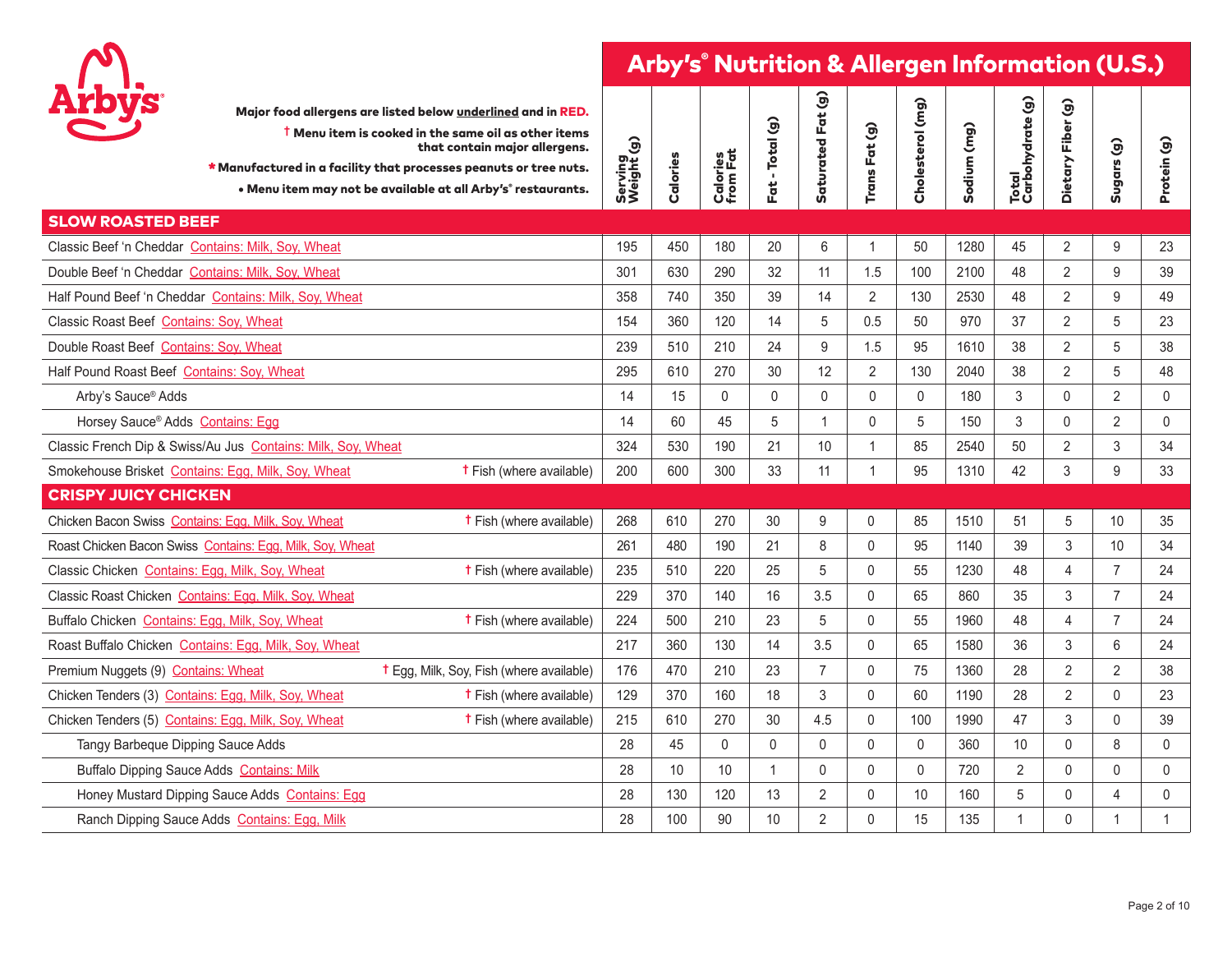

| <b>Arbys</b>                                 | Major food allergens are listed below underlined and in RED.<br><b>T</b> Menu item is cooked in the same oil as other items<br>that contain major allergens.<br>* Manufactured in a facility that processes peanuts or tree nuts.<br>• Menu item may not be available at all Arby's° restaurants. | Serving<br>Weight (g) | Calories | Calories<br>from Fat | $\mathbf{\hat{g}}$<br>$-Total$<br>For t | $\widehat{\mathcal{G}}$<br>$\ddot{a}$<br>LĽ,<br>aturated<br>ທັ | Fat (g)<br><b>Trans</b> | Cholesterol (mg) | (mg)<br>Sodium | Total<br>Carbohydrate (g) | $\widehat{\mathcal{G}}$<br>ត<br><u>يَّ</u><br>Dietary | Sugars (g)     | Protein (g) |
|----------------------------------------------|---------------------------------------------------------------------------------------------------------------------------------------------------------------------------------------------------------------------------------------------------------------------------------------------------|-----------------------|----------|----------------------|-----------------------------------------|----------------------------------------------------------------|-------------------------|------------------|----------------|---------------------------|-------------------------------------------------------|----------------|-------------|
| <b>MARKET FRESH<sup>®</sup> SANDWICHES</b>   |                                                                                                                                                                                                                                                                                                   |                       |          |                      |                                         |                                                                |                         |                  |                |                           |                                                       |                |             |
|                                              | Turkey, Ranch & Bacon Sandwich Contains: Egg, Milk, Soy, Wheat                                                                                                                                                                                                                                    | 344                   | 810      | 310                  | 35                                      | 10                                                             | 0.5                     | 80               | 2420           | 79                        | 5                                                     | 16             | 45          |
|                                              | Turkey & Swiss Sandwich Contains: Egg, Milk, Soy, Wheat                                                                                                                                                                                                                                           | 326                   | 720      | 260                  | 28                                      | 7                                                              | 0                       | 65               | 1930           | 79                        | 5                                                     | 15             | 38          |
| Reuben Contains: Egg, Milk, Wheat            |                                                                                                                                                                                                                                                                                                   | 308                   | 680      | 280                  | 31                                      | 8                                                              | 0.5                     | 80               | 2420           | 62                        | 4                                                     | 5              | 37          |
| Greek Gyro Contains: Egg, Milk, Soy, Wheat   |                                                                                                                                                                                                                                                                                                   | 273                   | 700      | 390                  | 44                                      | 13                                                             | 0                       | 75               | 1370           | 55                        | 4                                                     | 6              | 23          |
| Roast Beef Gyro Contains: Egg, Milk, Wheat   |                                                                                                                                                                                                                                                                                                   | 273                   | 540      | 260                  | 29                                      |                                                                | $\mathbf{1}$            | 60               | 1300           | 48                        | 3                                                     | 5              | 24          |
| Roast Turkey Gyro Contains: Egg, Milk, Wheat |                                                                                                                                                                                                                                                                                                   | 273                   | 470      | 180                  | 20                                      | 3.5                                                            | 0                       | 45               | 1530           | 48                        | 3                                                     | 6              | 25          |
|                                              | <b>MARKET FRESH<sup>®</sup> WRAPS &amp; SALADS</b>                                                                                                                                                                                                                                                |                       |          |                      |                                         |                                                                |                         |                  |                |                           |                                                       |                |             |
|                                              | Roast Chicken Club Wrap Contains: Egg, Milk, Soy, Wheat                                                                                                                                                                                                                                           | 298                   | 650      | 320                  | 35                                      | 9                                                              | 0.5                     | 105              | 1370           | 47                        | 4                                                     | 12             | 41          |
|                                              | Jalapeño Bacon Ranch Roast Chicken Wrap Contains: Egg, Milk, Soy, Wheat                                                                                                                                                                                                                           | 293                   | 600      | 300                  | 33                                      | 6                                                              | 0                       | 95               | 1480           | 42                        | 4                                                     | $\overline{7}$ | 37          |
|                                              | Creamy Mediterranean Roast Chicken Wrap Contains: Egg. Milk, Soy, Wheat                                                                                                                                                                                                                           | 273                   | 540      | 260                  | 29                                      | 5                                                              | 0                       | 80               | 1260           | 40                        | 3                                                     | 6              | 32          |
| Roast Chicken Salad Contains: Milk           |                                                                                                                                                                                                                                                                                                   | 304                   | 250      | 120                  | 14                                      |                                                                | 0                       | 75               | 690            | 8                         | 3                                                     | 4              | 25          |
|                                              | Crispy Chicken Salad Contains: Egg, Milk, Soy, Wheat<br><b>t</b> Fish (where available)                                                                                                                                                                                                           | 334                   | 430      | 220                  | 25                                      | 8                                                              | $\Omega$                | 75               | 1170           | 27                        | 4                                                     | 4              | 28          |
| <b>Light Italian Dressing</b>                |                                                                                                                                                                                                                                                                                                   | 43                    | 15       | 10                   |                                         | $\Omega$                                                       | 0                       | $\Omega$         | 730            | $\overline{2}$            | $\Omega$                                              | $\overline{2}$ | $\mathbf 0$ |
|                                              | Dijon Honey Mustard Dressing Contains: Egg                                                                                                                                                                                                                                                        | 43                    | 180      | 150                  | 16                                      | 2.5                                                            | 0                       | 15               | 230            | 7                         | $\Omega$                                              | $\overline{7}$ | $\mathbf 0$ |
| <b>Balsamic Vinaigrette Dressing</b>         |                                                                                                                                                                                                                                                                                                   | 43                    | 130      | 110                  | 12                                      | $\overline{2}$                                                 | 0                       | $\mathbf{0}$     | 470            | 4                         | $\Omega$                                              | 4              | 0           |
|                                              | Buttermilk Ranch Dressing Contains: Egg, Milk                                                                                                                                                                                                                                                     | 43                    | 210      | 200                  | 22                                      | 3.5                                                            | 0                       | 10               | 330            | $\overline{2}$            | $\Omega$                                              | 1              | $\Omega$    |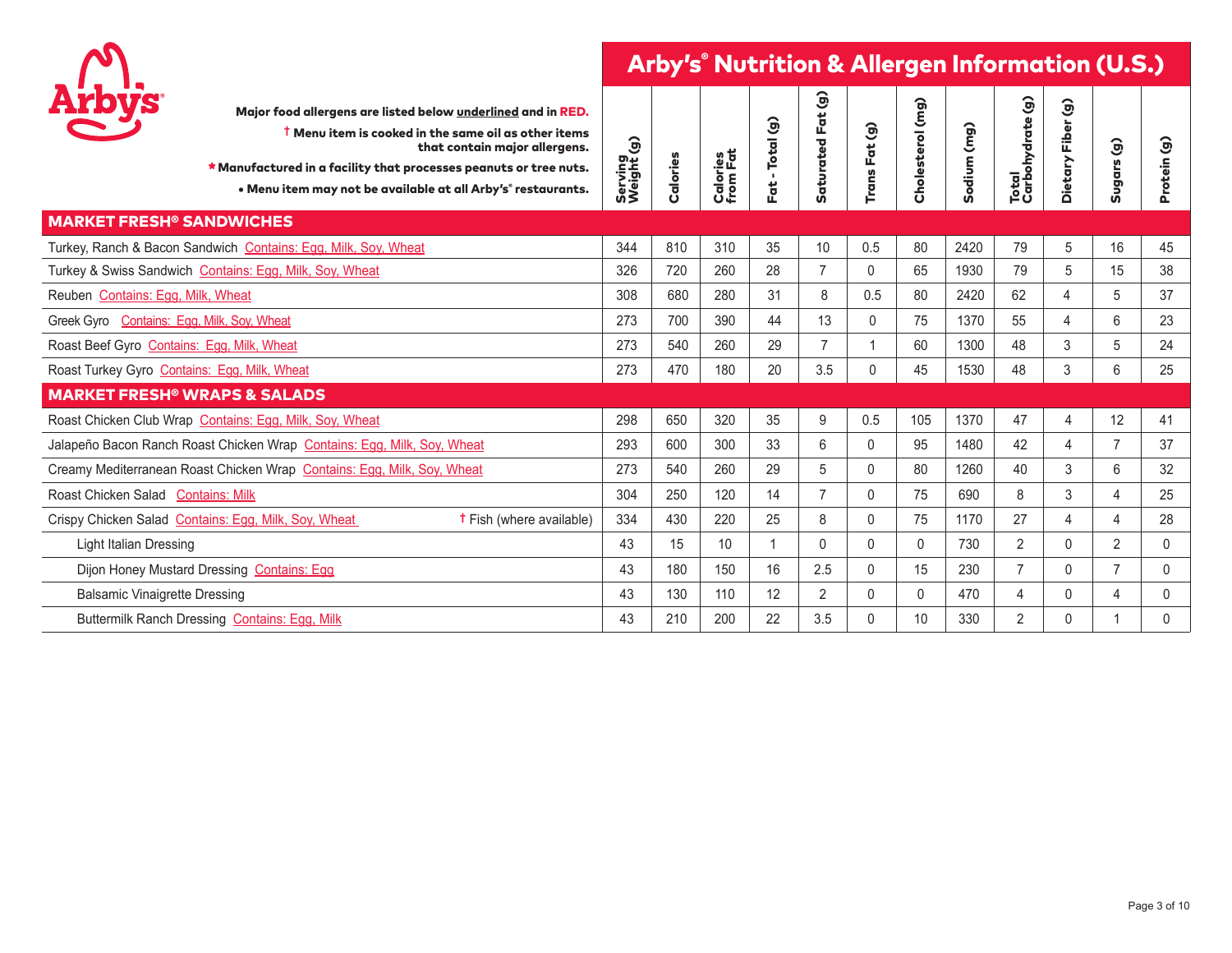

| Major food allergens are listed below underlined and in RED. |  |
|--------------------------------------------------------------|--|
| t Menu item is cooked in the same oil as other items         |  |

| <b>Arbys</b><br>Major food allergens are listed below underlined and in RED.<br>$\dagger$ Menu item is cooked in the same oil as other items<br>that contain major allergens.<br>* Manufactured in a facility that processes peanuts or tree nuts.<br>• Menu item may not be available at all Arby's° restaurants. | Serving<br>Weight (g) | Calories | <b>Calories</b><br>from Fat | Fat - Total (g) | aturated Fat (g)<br>Ū | Trans Fat (g) | Cholesterol (mg) | Sodium (mg) | Total<br>Carbohydrate (g) | $\widehat{9}$<br>Dietary Fiber | Sugars (g)     | Protein (g)    |
|--------------------------------------------------------------------------------------------------------------------------------------------------------------------------------------------------------------------------------------------------------------------------------------------------------------------|-----------------------|----------|-----------------------------|-----------------|-----------------------|---------------|------------------|-------------|---------------------------|--------------------------------|----------------|----------------|
| <b>SIDES &amp; SNACKS</b>                                                                                                                                                                                                                                                                                          |                       |          |                             |                 |                       |               |                  |             |                           |                                |                |                |
| Curly Fries - Snack ♦ Contains: Wheat<br><sup>†</sup> Egg, Milk, Soy, Fish (where available)                                                                                                                                                                                                                       | 77                    | 250      | 120                         | 13              | $\overline{2}$        | $\mathbf 0$   | $\mathbf 0$      | 570         | 29                        | 3                              | 0              | 3              |
| Curly Fries - Small ♦ Contains: Wheat<br>† Egg, Milk, Soy, Fish (where available)                                                                                                                                                                                                                                  | 128                   | 410      | 200                         | 22              | 3                     | $\mathbf 0$   | $\Omega$         | 940         | 49                        | 5                              | 0              | 5              |
| Curly Fries - Medium ♦ Contains: Wheat<br>† Egg, Milk, Soy, Fish (where available)                                                                                                                                                                                                                                 | 170                   | 550      | 260                         | 29              | 4                     | $\mathbf 0$   | $\mathbf{0}$     | 1250        | 65                        | 6                              | $\mathbf{0}$   | 6              |
| Curly Fries - Large ♦ Contains: Wheat<br>† Egg, Milk, Soy, Fish (where available)                                                                                                                                                                                                                                  | 201                   | 650      | 310                         | 35              | 5                     | $\mathbf 0$   | 0                | 1480        | 77                        | $\overline{7}$                 | 0              | 8              |
| Crinkle Fries - Snack ♦ Contains: Wheat<br><sup>†</sup> Egg, Milk, Soy, Fish (where available)                                                                                                                                                                                                                     | 91                    | 250      | 110                         | 12              | 1.5                   | $\mathbf 0$   | $\mathbf{0}$     | 300         | 32                        | $\mathbf{0}$                   | 0              | $\mathfrak{Z}$ |
| Crinkle Fries - Small ♦ Contains: Wheat<br><sup>†</sup> Egg, Milk, Soy, Fish (where available)                                                                                                                                                                                                                     | 139                   | 390      | 170                         | 19              | 2.5                   | $\mathbf 0$   | $\mathbf{0}$     | 460         | 49                        | $\mathbf{0}$                   | 0              | 5              |
| Crinkle Fries – Medium ♦ Contains: Wheat<br><sup>†</sup> Egg, Milk, Soy, Fish (where available)                                                                                                                                                                                                                    | 190                   | 530      | 230                         | 26              | 3.5                   | $\mathbf{0}$  | $\mathbf{0}$     | 630         | 68                        | $\mathbf{0}$                   | 0              | $\overline{7}$ |
| <sup>†</sup> Egg, Milk, Soy, Fish (where available)<br>Crinkle Fries - Large ♦ Contains: Wheat                                                                                                                                                                                                                     | 221                   | 620      | 270                         | 30              | 4                     | $\mathbf 0$   | $\mathbf 0$      | 730         | 79                        | $\mathbf{0}$                   | 0              | 8              |
| Ketchup Adds                                                                                                                                                                                                                                                                                                       | 9                     | 10       | $\mathbf{0}$                | $\Omega$        | $\mathbf{0}$          | $\Omega$      | $\Omega$         | 85          | 3                         | $\Omega$                       | $\overline{2}$ | $\mathbf{0}$   |
| Mozzarella Sticks - (4) Contains: Milk, Wheat<br>† Egg, Soy, Fish (where available)                                                                                                                                                                                                                                | 137                   | 440      | 210                         | 23              | 9                     | 0.5           | 35               | 1410        | 37                        | $\overline{2}$                 | 3              | 19             |
| Mozzarella Sticks - (6) Contains: Milk, Wheat<br><b>t</b> Egg, Soy, Fish (where available)                                                                                                                                                                                                                         | 206                   | 650      | 310                         | 35              | 14                    | $\mathbf{1}$  | 55               | 2110        | 56                        | 3                              | 4              | 29             |
| Marinara Sauce Adds                                                                                                                                                                                                                                                                                                | 28                    | 20       | $\mathbf{0}$                | $\mathbf{0}$    | $\mathbf{0}$          | $\mathbf 0$   | $\mathbf 0$      | 170         | $\overline{4}$            | $\mathbf 1$                    | 3              | $\mathbf{1}$   |
| Jalapeno Bites® - (5) Contains: Milk, Wheat<br><b>t</b> Egg, Soy, Fish (where available)                                                                                                                                                                                                                           | 110                   | 290      | 150                         | 17              | 6                     | $\mathbf 0$   | 25               | 660         | 31                        | $\overline{2}$                 | 3              | 5              |
| Jalapeno Bites® - (8) Contains: Milk, Wheat<br><b>t</b> Egg, Soy, Fish (where available)                                                                                                                                                                                                                           | 176                   | 470      | 240                         | 27              | 10                    | 0.5           | 40               | 1060        | 50                        | 3                              | 4              | 8              |
| Bronco Berry Sauce®* Adds                                                                                                                                                                                                                                                                                          | 28                    | 60       | $\mathbf{0}$                | $\mathbf{0}$    | 0                     | $\mathbf 0$   | $\mathbf{0}$     | 25          | 15                        | $\mathbf 0$                    | 15             | 0              |
| <sup>†</sup> Egg, Milk, Soy, Fish (where available)<br>Premium Nuggets (4) Contains: Wheat                                                                                                                                                                                                                         | 78                    | 210      | 90                          | 10              | 3                     | $\mathbf{0}$  | 35               | 600         | 12                        | $\mathbf{1}$                   | $\mathbf{1}$   | 17             |
| Premium Nuggets (6) Contains: Wheat<br><sup>†</sup> Egg, Milk, Soy, Fish (where available)                                                                                                                                                                                                                         | 117                   | 310      | 140                         | 15              | 4.5                   | $\mathbf 0$   | 50               | 910         | 18                        | $\mathbf{1}$                   | $\mathbf{1}$   | 25             |
| Tangy Barbeque Dipping Sauce Adds                                                                                                                                                                                                                                                                                  | 28                    | 45       | $\mathbf 0$                 | $\pmb{0}$       | 0                     | $\mathsf 0$   | $\mathbf 0$      | 360         | 10                        | $\mathbf 0$                    | 8              | $\mathsf{0}$   |
| Buffalo Dipping Sauce Adds Contains: Milk                                                                                                                                                                                                                                                                          | 28                    | 10       | 10                          | $\overline{1}$  | $\mathbf{0}$          | $\mathbf{0}$  | $\mathbf{0}$     | 720         | $\overline{2}$            | $\Omega$                       | 0              | 0              |
| Honey Mustard Dipping Sauce Adds Contains: Egg                                                                                                                                                                                                                                                                     | 28                    | 130      | 120                         | 13              | $\overline{2}$        | 0             | 10               | 160         | 5                         | $\Omega$                       | 4              | $\mathbf 0$    |
| Ranch Dipping Sauce Adds Contains: Egg, Milk                                                                                                                                                                                                                                                                       | 28                    | 100      | 90                          | 10              | $\overline{2}$        | 0             | 15               | 135         | 1                         | $\mathbf{0}$                   | $\mathbf{1}$   | $\mathbf{1}$   |
| Side Salad Contains: Milk                                                                                                                                                                                                                                                                                          | 133                   | 70       | 45                          | 5               | 2.5                   | $\mathbf{0}$  | 15               | 110         | 4                         | $\mathbf{1}$                   | $\overline{2}$ | 5              |
| Light Italian Dressing                                                                                                                                                                                                                                                                                             | 43                    | 15       | 10                          | $\overline{1}$  | 0                     | 0             | $\mathbf{0}$     | 730         | $\overline{2}$            | $\Omega$                       | $\overline{2}$ | $\mathbf 0$    |
| Dijon Honey Mustard Dressing Contains: Egg                                                                                                                                                                                                                                                                         | 43                    | 180      | 150                         | 16              | 2.5                   | 0             | 15               | 230         | $\overline{7}$            | $\mathbf{0}$                   | $\overline{7}$ | $\mathbf 0$    |
| Balsamic Vinaigrette Dressing                                                                                                                                                                                                                                                                                      | 43                    | 130      | 110                         | 12              | $\overline{2}$        | $\pmb{0}$     | $\mathbf 0$      | 470         | 4                         | $\Omega$                       | 4              | $\mathbf 0$    |
| Buttermilk Ranch Dressing Contains: Egg, Milk                                                                                                                                                                                                                                                                      | 43                    | 210      | 200                         | 22              | 3.5                   | $\mathbf 0$   | 10               | 330         | $\overline{2}$            | $\Omega$                       | 1              | $\mathbf{0}$   |

u Recommended portion sizes. Curly and Crinkle Fries are individually portioned at every restaurant. Variations in portion size may exist from portion to portion, and restaurant to restaurant.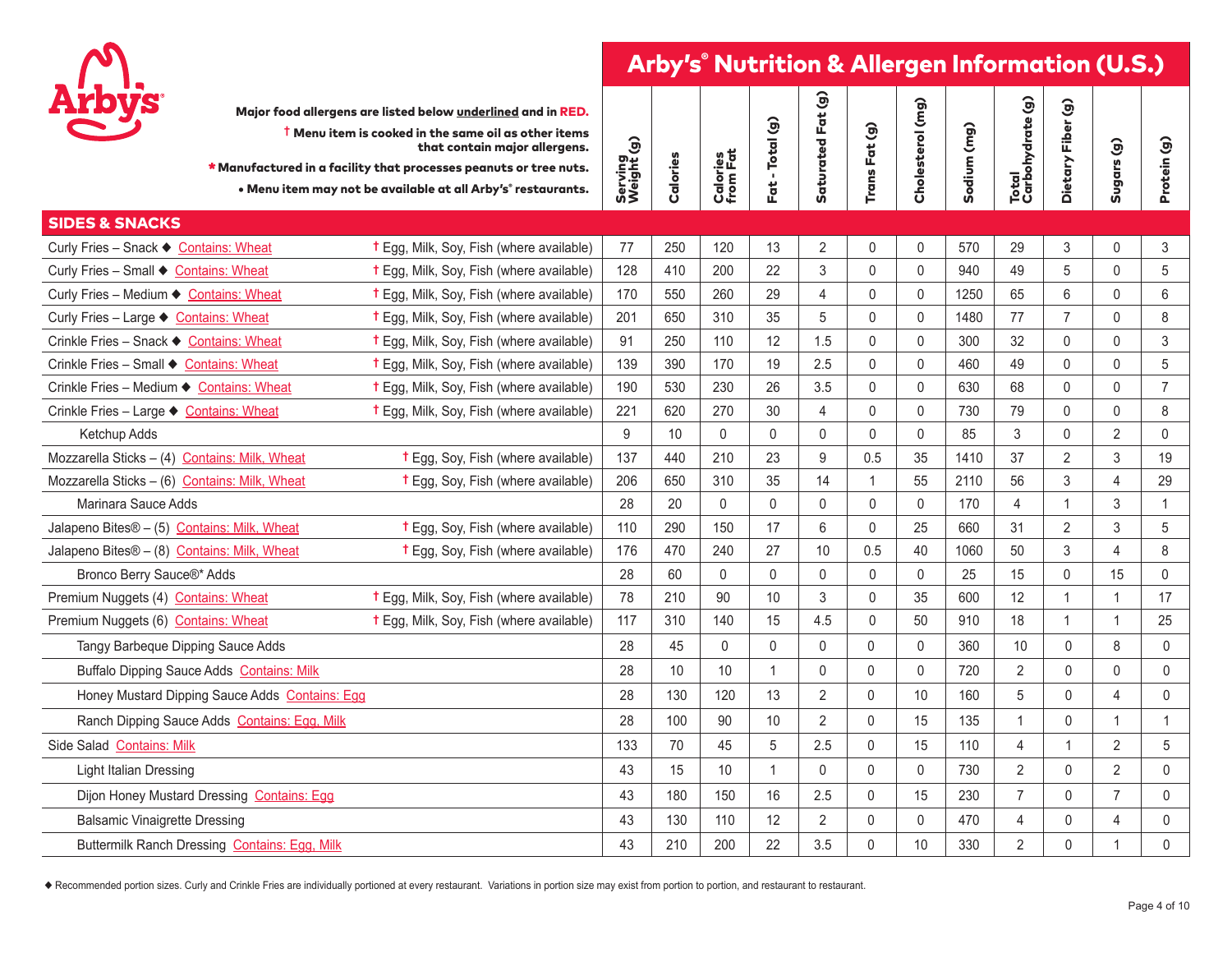

| <b>Arbys</b><br>Major food allergens are listed below underlined and in RED.<br>$\dagger$ Menu item is cooked in the same oil as other items<br>that contain major allergens.<br>* Manufactured in a facility that processes peanuts or tree nuts.<br>. Menu item may not be available at all Arby's° restaurants. | Serving<br>Weight (g)                  | Calories | Calories<br>from Fat | Fat - Total (g) | මි<br>Parti<br>Saturated | Trans Fat (g) | Cholesterol (mg) | Sodium (mg)  | Total<br>Carbohydrate (g) | $\widehat{\mathcal{G}}$<br>Dietary Fiber | Sugars (g)     | Protein (g)    |
|--------------------------------------------------------------------------------------------------------------------------------------------------------------------------------------------------------------------------------------------------------------------------------------------------------------------|----------------------------------------|----------|----------------------|-----------------|--------------------------|---------------|------------------|--------------|---------------------------|------------------------------------------|----------------|----------------|
| <b>SLIDERS</b>                                                                                                                                                                                                                                                                                                     |                                        |          |                      |                 |                          |               |                  |              |                           |                                          |                |                |
| Buffalo Chicken Slider Contains: Egg, Milk, Soy, Wheat                                                                                                                                                                                                                                                             | 105<br><b>t</b> Fish (where available) | 300      | 120                  | 14              | $\overline{2}$           | $\pmb{0}$     | 25               | 990          | 31                        |                                          | $\overline{2}$ | 12             |
| Roast Beef Slider Contains: Milk, Soy, Wheat                                                                                                                                                                                                                                                                       | 84                                     | 210      | 80                   | 9               | 3.5                      | $\mathbf{0}$  | 25               | 570          | 21                        |                                          | $\overline{1}$ | 12             |
| Jalapeño Roast Beef Slider Contains: Milk, Soy, Wheat                                                                                                                                                                                                                                                              | 92                                     | 220      | 80                   | 9               | 3.5                      | $\mathbf 0$   | 25               | 570          | 21                        |                                          | $\overline{1}$ | 12             |
| Chicken Slider Contains: Egg, Milk, Soy, Wheat                                                                                                                                                                                                                                                                     | <b>t</b> Fish (where available)<br>92  | 270      | 100                  | 11              | 2.5                      | $\mathbf{0}$  | 25               | 700          | 30                        |                                          | $\overline{1}$ | 13             |
| Turkey Slider Contains: Milk, Soy, Wheat                                                                                                                                                                                                                                                                           | 84                                     | 180      | 45                   | 5               | 1.5                      | $\mathbf 0$   | 20               | 660          | 21                        |                                          | 2              | 13             |
| <b>KIDS MEALS</b>                                                                                                                                                                                                                                                                                                  |                                        |          |                      |                 |                          |               |                  |              |                           |                                          |                |                |
| Buffalo Chicken Slider Contains: Egg, Milk, Soy, Wheat                                                                                                                                                                                                                                                             | <b>t</b> Fish (where available)<br>105 | 300      | 120                  | 14              | 2                        | $\mathbf 0$   | 25               | 990          | 31                        |                                          | 2              | 12             |
| Roast Beef Slider Contains: Milk, Soy, Wheat                                                                                                                                                                                                                                                                       | 84                                     | 210      | 80                   | 9               | 3.5                      | $\mathbf{0}$  | 25               | 570          | 21                        |                                          | $\overline{1}$ | 12             |
| Jalapeño Roast Beef Slider Contains: Milk, Soy, Wheat                                                                                                                                                                                                                                                              | 92                                     | 220      | 80                   | 9               | 3.5                      | $\mathbf{0}$  | 25               | 570          | 21                        |                                          | $\overline{1}$ | 12             |
| Chicken Slider Contains: Egg, Milk, Soy, Wheat                                                                                                                                                                                                                                                                     | <b>t</b> Fish (where available)<br>92  | 270      | 100                  | 11              | 2.5                      | $\mathbf 0$   | 25               | 700          | 30                        |                                          | $\overline{1}$ | 13             |
| Roast Turkey Slider Contains: Milk, Soy, Wheat                                                                                                                                                                                                                                                                     | 84                                     | 180      | 45                   | 5               | 1.5                      | $\mathbf{0}$  | 20               | 660          | 21                        |                                          | $\overline{2}$ | 13             |
| Premium Nuggets (4) Contains: Wheat<br>† Egg, Milk, Soy, Fish (where available)                                                                                                                                                                                                                                    | 78                                     | 210      | 90                   | 10              | 3                        | $\mathsf{O}$  | 35               | 600          | 12                        |                                          | $\overline{1}$ | 17             |
| Premium Nuggets (6) Contains: Wheat<br>† Egg, Milk, Soy, Fish (where available)                                                                                                                                                                                                                                    | 117                                    | 310      | 140                  | 15              | 4.5                      | $\mathbf{0}$  | 50               | 910          | 18                        |                                          | $\overline{1}$ | 25             |
| Tangy Barbeque Dipping Sauce Adds                                                                                                                                                                                                                                                                                  | 28                                     | 45       | $\pmb{0}$            | $\mathbf 0$     | 0                        | $\mathsf{O}$  | 0                | 360          | 10                        | 0                                        | 8              | 0              |
| Buffalo Dipping Sauce Adds Contains: Milk                                                                                                                                                                                                                                                                          | 28                                     | 10       | 10                   | $\overline{1}$  | 0                        | $\mathbf{0}$  | $\mathbf{0}$     | 720          | 2                         | 0                                        | $\mathbf{0}$   | $\mathbf 0$    |
| Honey Mustard Dipping Sauce Adds Contains: Egg                                                                                                                                                                                                                                                                     | 28                                     | 130      | 120                  | 13              | 2                        | $\pmb{0}$     | 10               | 160          | 5                         | 0                                        | $\overline{4}$ | $\mathsf{0}$   |
| Ranch Dipping Sauce Adds Contains: Egg, Milk                                                                                                                                                                                                                                                                       | 28                                     | 100      | 90                   | 10              | $\overline{2}$           | $\Omega$      | 15               | 135          |                           | 0                                        |                | $\mathbf 1$    |
| Tree Top® Applesauce                                                                                                                                                                                                                                                                                               | 91                                     | 45       | $\mathbf 0$          | $\mathbf 0$     | 0                        | $\pmb{0}$     | 0                | 0            | 13                        | $\overline{2}$                           | 11             | 0              |
| <b>t</b> Egg, Milk, Soy, Fish (where available)<br>Curly Fries - Kids ♦ Contains: Wheat                                                                                                                                                                                                                            | 77                                     | 250      | 120                  | 13              | 2                        | $\mathbf 0$   | $\mathbf{0}$     | 560          | 29                        | 3                                        | $\mathbf 0$    | 3              |
| Crinkle Fries - Kids ♦ Contains: Wheat<br>† Egg, Milk, Soy, Fish (where available)                                                                                                                                                                                                                                 | 91                                     | 250      | 110                  | 12              | 1.5                      | $\mathbf 0$   | $\mathbf{0}$     | 300          | 32                        | $\mathbf{0}$                             | $\mathbf{0}$   | 3              |
| Honest Kids® Apple Juice Drink                                                                                                                                                                                                                                                                                     | 91                                     | 45       | $\mathbf{0}$         | $\mathbf{0}$    | $\Omega$                 | $\mathbf{0}$  | $\mathbf{0}$     | $\mathbf{0}$ | 12                        | 3                                        | 8              | $\mathbf 1$    |
| Shamrock Farms® Lowfat White Milk Contains: Milk                                                                                                                                                                                                                                                                   | 214                                    | 90       | 20                   | $\overline{2}$  | 1.5                      | $\mathbf 0$   | 10               | 105          | 10                        | 0                                        | 10             | $\overline{7}$ |
| • Shamrock Farms® Lowfat Chocolate Milk Contains: Milk                                                                                                                                                                                                                                                             | 218                                    | 150      | 20                   | 2.5             | 1.5                      | $\mathbf{0}$  | 10               | 170          | 26                        |                                          | 23             | $\overline{7}$ |

u Recommended portion sizes. Curly and Crinkle Fries are individually portioned at every restaurant. Variations in portion size may exist from portion to portion, and restaurant to restaurant.

To determine approximate nutritional information for a Kids Meal size soft drink,multiply the value shown for the Small cup by 0.7; Medium soft drink,multiply by 1.4; Large soft drink,multiply by 1.8.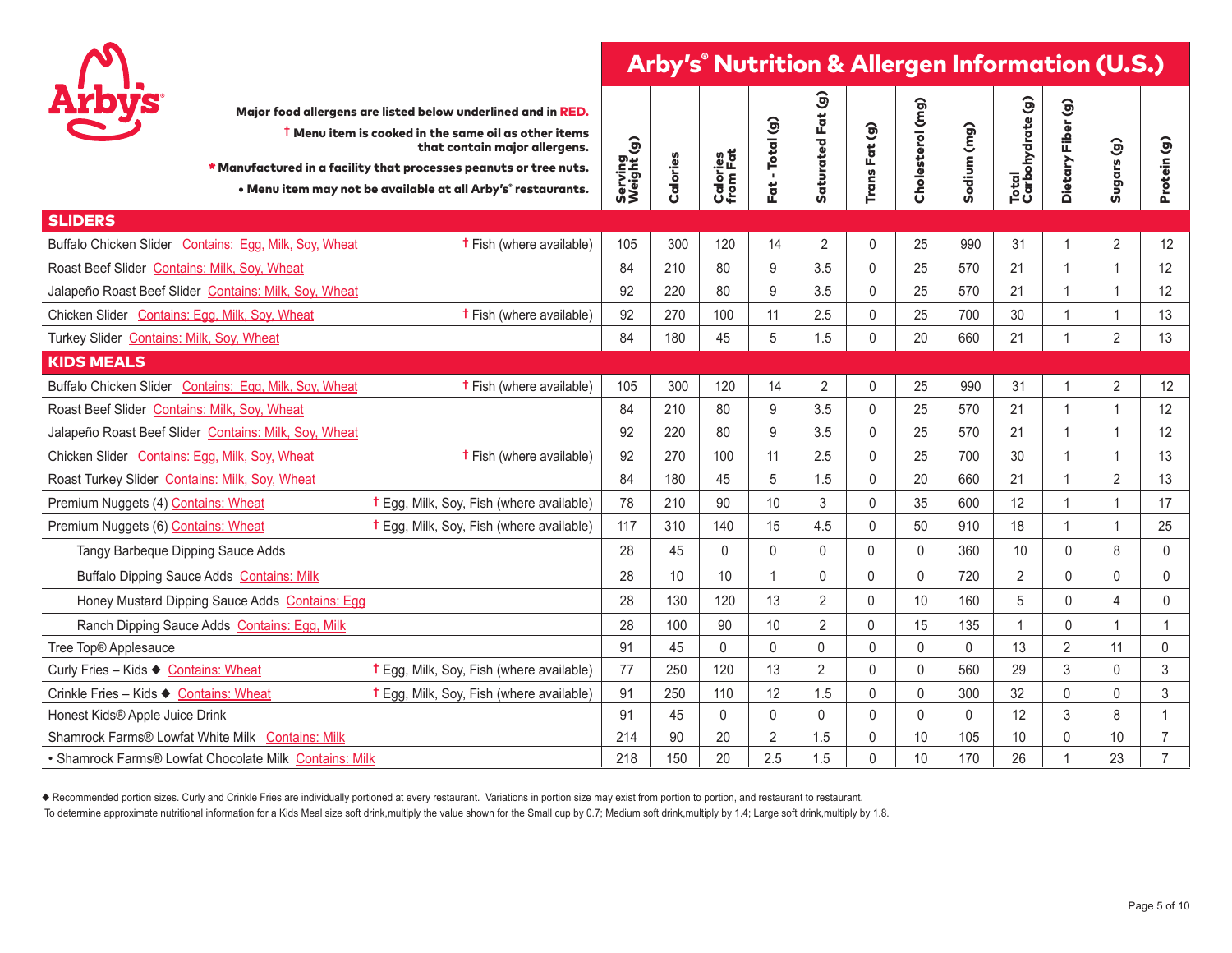

| Major food allergens are listed below underlined and in RED.<br>$\dagger$ Menu item is cooked in the same oil as other items<br>that contain major allergens.<br>* Manufactured in a facility that processes peanuts or tree nuts.<br>. Menu item may not be available at all Arby's° restaurants. | Serving<br>Weight (g) | Calories | <b>Calories</b><br>from Fat | Total (g)<br>$\mathbf{L}$<br>Fat | $\mathbf{\hat{g}}$<br><b>Saturated Fat</b> | මි<br>For t<br><b>Trans</b> | Cholesterol (mg) | (mg)<br>Sodium | Total<br>Carbohydrate (g) | $\widehat{\mathbf{g}}$<br>Fiber<br>Dietary | $\widehat{\mathbf{g}}$<br>Sugars | ම<br>Protein   |
|----------------------------------------------------------------------------------------------------------------------------------------------------------------------------------------------------------------------------------------------------------------------------------------------------|-----------------------|----------|-----------------------------|----------------------------------|--------------------------------------------|-----------------------------|------------------|----------------|---------------------------|--------------------------------------------|----------------------------------|----------------|
| <b>DESSERTS</b>                                                                                                                                                                                                                                                                                    |                       |          |                             |                                  |                                            |                             |                  |                |                           |                                            |                                  |                |
| Jamocha Handcrafted Shake-Snack Contains: Milk                                                                                                                                                                                                                                                     | 255                   | 350      | 80                          | 8                                | 5                                          | 0                           | 30               | 230            | 62                        | 0                                          | 51                               | 8              |
| *Jamocha Shake-Small Contains: Milk, Soy                                                                                                                                                                                                                                                           | 413                   | 590      | 160                         | 17                               | 11                                         | 0                           | 55               | 360            | 97                        |                                            | 82                               | 13             |
| *Jamocha Shake-Medium Contains: Milk, Soy                                                                                                                                                                                                                                                          | 587                   | 830      | 210                         | 23                               | 15                                         | 0.5                         | 75               | 510            | 137                       |                                            | 116                              | 19             |
| *Jamocha Shake-Large Contains: Milk, Soy                                                                                                                                                                                                                                                           | 758                   | 1060     | 280                         | 31                               | 20                                         | 0.5                         | 100              | 650            | 172                       |                                            | 147                              | 24             |
| Chocolate Shake-Snack Contains: Milk                                                                                                                                                                                                                                                               | 255                   | 350      | 80                          | 9                                | 6                                          | 0                           | 30               | 220            | 60                        |                                            | 52                               | 8              |
| * Chocolate Shake-Small Contains: Milk, Soy                                                                                                                                                                                                                                                        | 413                   | 590      | 160                         | 18                               | 12                                         | 0                           | 55               | 350            | 95                        |                                            | 83                               | 13             |
| *Chocolate Shake-Medium Contains: Milk, Soy                                                                                                                                                                                                                                                        | 587                   | 830      | 220                         | 24                               | 16                                         | 0.5                         | 75               | 500            | 134                       |                                            | 118                              | 19             |
| *Chocolate Shake-Large Contains: Milk, Soy                                                                                                                                                                                                                                                         | 758                   | 1050     | 290                         | 32                               | 21                                         | 0.5                         | 100              | 650            | 169                       | $\overline{2}$                             | 149                              | 25             |
| Vanilla Shake-Snack Contains: Milk                                                                                                                                                                                                                                                                 | 227                   | 280      | 70                          | 8                                | 5                                          | 0                           | 30               | 190            | 44                        | 0                                          | 40                               | 8              |
| Vanilla Shake-Small Contains: Milk                                                                                                                                                                                                                                                                 | 376                   | 490      | 160                         | 17                               | 11                                         | 0                           | 55               | 310            | 72                        | 0                                          | 66                               | 13             |
| Vanilla Shake-Medium Contains: Milk                                                                                                                                                                                                                                                                | 534                   | 690      | 210                         | 23                               | 15                                         | 0.5                         | 75               | 440            | 103                       | $\Omega$                                   | 95                               | 18             |
| Vanilla Shake-Large Contains: Milk                                                                                                                                                                                                                                                                 | 700                   | 900      | 270                         | 30                               | 20                                         | 0.5                         | 100              | 580            | 135                       |                                            | 124                              | 24             |
| *Salted Caramel & Chocolate Cookie Contains: Egg, Milk, Soy, Wheat                                                                                                                                                                                                                                 | 94                    | 430      | 160                         | 18                               | 10                                         | 0                           | 30               | 360            | 63                        |                                            | 33                               | $\overline{4}$ |
| *Triple Chocolate Cookie Contains: Egg, Milk, Soy, Wheat                                                                                                                                                                                                                                           | 95                    | 450      | 190                         | 21                               | 13                                         | 0                           | 40               | 370            | 60                        | $\overline{2}$                             | 31                               | 5              |
| *Apple Turnover Contains: Soy, Wheat                                                                                                                                                                                                                                                               | 128                   | 430      | 160                         | 18                               | 9                                          | 0                           | $\mathbf 0$      | 210            | 65                        | $\overline{2}$                             | 39                               | 4              |
| * Cherry Turnover Contains: Soy, Wheat                                                                                                                                                                                                                                                             | 128                   | 390      | 120                         | 13                               | 6                                          | U                           | 0                | 200            | 65                        | $\overline{2}$                             | 40                               | 4              |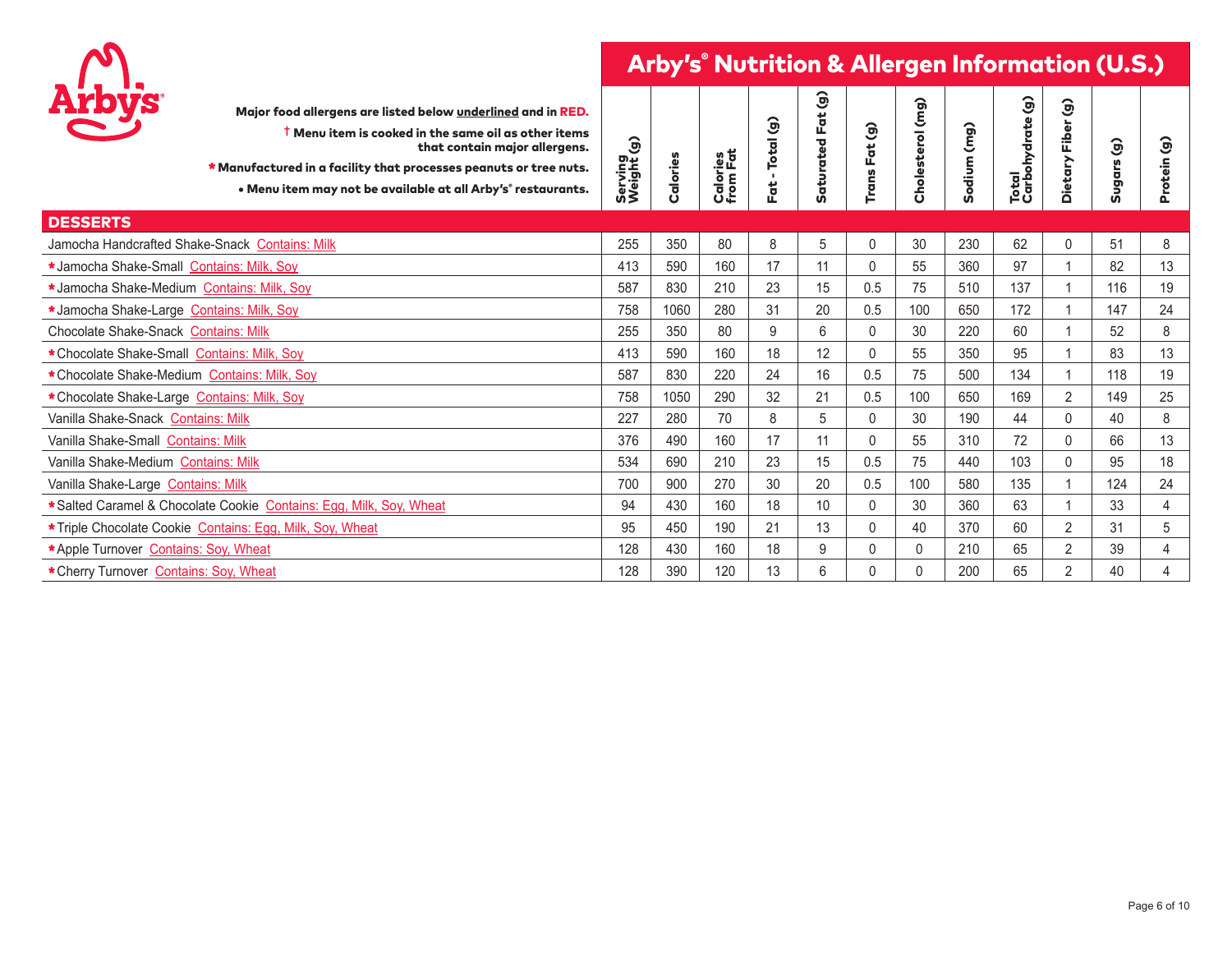

| Arbys<br>Major food allergens are listed below underlined and in RED.<br>$\dagger$ Menu item is cooked in the same oil as other items<br>that contain major allergens.<br>* Manufactured in a facility that processes peanuts or tree nuts.<br>• Menu item may not be available at all Arby's° restaurants. | Serving Weight (g)<br>or Amount | Calories     | Calories<br>from Fat | Fat - Total (g) | Saturated Fat (g)   | Trans Fat (g) | Cholesterol (mg)    | Sodium (mg) | Total<br>Carbohydrate (g) | $\widehat{\mathcal{G}}$<br>Dietary Fiber | Sugars (g) | Protein (g)    |
|-------------------------------------------------------------------------------------------------------------------------------------------------------------------------------------------------------------------------------------------------------------------------------------------------------------|---------------------------------|--------------|----------------------|-----------------|---------------------|---------------|---------------------|-------------|---------------------------|------------------------------------------|------------|----------------|
| <b>BEVERAGES</b>                                                                                                                                                                                                                                                                                            |                                 |              |                      |                 |                     |               |                     |             |                           |                                          |            |                |
| Barq's® Root Beer <b>^</b>                                                                                                                                                                                                                                                                                  | 22 oz                           | 330          | $\mathsf{O}\xspace$  | $\mathbf 0$     | $\mathbf 0$         | 0             | $\mathbf 0$         | $135+$      | 90                        | $\mathbf 0$                              | 90         | 0              |
| Barq's® Root Beer <sup>o</sup>                                                                                                                                                                                                                                                                              | 22 oz                           | 250          | $\pmb{0}$            | $\mathbf 0$     | $\mathsf 0$         | 0             | 0                   | $100+$      | 67                        | $\pmb{0}$                                | 67         | $\mathbf 0$    |
| Coca-Cola® <sup>^</sup>                                                                                                                                                                                                                                                                                     | 22 oz                           | 290          | $\pmb{0}$            | $\mathbf 0$     | $\mathbf 0$         | 0             | $\pmb{0}$           | $65+$       | 80                        | $\mathbf 0$                              | 80         | $\mathbf 0$    |
| Coca-Cola®                                                                                                                                                                                                                                                                                                  | 22 oz                           | 220          | $\pmb{0}$            | $\pmb{0}$       | $\mathsf 0$         | 0             | $\pmb{0}$           | $50+$       | 60                        | $\pmb{0}$                                | 60         | $\mathsf 0$    |
| Coca-Cola® Zero Sugar <sup>^</sup>                                                                                                                                                                                                                                                                          | 22 oz                           | $\mathbf{0}$ | $\pmb{0}$            | $\mathbf{0}$    | $\mathbf{0}$        | $\mathbf{0}$  | $\mathbf{0}$        | $75+$       | $\mathbf{0}$              | $\mathbf{0}$                             | 0          | $\mathbf 0$    |
| Coca-Cola® Zero Sugar <sup>o</sup>                                                                                                                                                                                                                                                                          | 22 oz                           | 0            | $\pmb{0}$            | $\mathbf 0$     | $\mathbf 0$         | 0             | $\mathbf 0$         | $55+$       | $\mathbf{0}$              | $\mathbf{0}$                             | 0          | $\mathbf 0$    |
| Diet Coke®^                                                                                                                                                                                                                                                                                                 | 22 oz                           | 0            | $\mathsf{0}$         | $\mathbf 0$     | $\mathsf 0$         | 0             | $\pmb{0}$           | $95+$       | 0                         | $\mathbf 0$                              | 0          | $\pmb{0}$      |
| Diet Coke®°                                                                                                                                                                                                                                                                                                 | 22 oz                           | 0            | $\mathsf{0}$         | $\mathbf{0}$    | $\mathbf{0}$        | $\mathbf{0}$  | $\mathbf{0}$        | $70+$       | $\mathbf{0}$              | $\mathbf{0}$                             | 0          | $\pmb{0}$      |
| Fanta® Orange <sup>^</sup>                                                                                                                                                                                                                                                                                  | 22 oz                           | 310          | $\mathsf{O}$         | $\mathbf{0}$    | $\mathbf 0$         | 0             | $\mathbf{0}$        | $95+$       | 84                        | $\mathbf{0}$                             | 84         | $\mathbf 0$    |
| Fanta® Orange <sup>•</sup>                                                                                                                                                                                                                                                                                  | 22 oz                           | 240          | $\mathsf{O}\xspace$  | $\mathbf 0$     | $\mathsf{O}\xspace$ | 0             | $\pmb{0}$           | $70+$       | 63                        | $\pmb{0}$                                | 63         | $\mathsf{0}$   |
| Hi-C® Flashin' Fruit Punch® <sup>^</sup>                                                                                                                                                                                                                                                                    | 22 oz                           | 310          | $\pmb{0}$            | $\mathbf{0}$    | $\mathbf{0}$        | 0             | $\mathbf{0}$        | $105+$      | 85                        | $\mathbf{0}$                             | 83         | $\pmb{0}$      |
| Hi-C® Flashin' Fruit Punch®°                                                                                                                                                                                                                                                                                | 22 oz                           | 230          | $\mathbf 0$          | $\mathbf{0}$    | $\mathbf 0$         | 0             | $\mathbf{0}$        | $80+$       | 63                        | $\mathbf{0}$                             | 62         | $\mathbf{0}$   |
| Mello Yello® <b>^</b>                                                                                                                                                                                                                                                                                       | 22 oz                           | 310          | $\mathsf{0}$         | $\pmb{0}$       | $\mathsf 0$         | 0             | $\mathsf 0$         | $90+$       | 84                        | $\mathbf{0}$                             | 84         | $\mathsf 0$    |
| Mello Yello®º                                                                                                                                                                                                                                                                                               | 22 oz                           | 240          | $\mathsf{0}$         | $\mathbf{0}$    | $\pmb{0}$           | $\Omega$      | $\mathbf{0}$        | $65+$       | 63                        | $\mathbf{0}$                             | 63         | $\pmb{0}$      |
| Minute Maid Light Lemonade® ^                                                                                                                                                                                                                                                                               | 22 oz                           | 15           | $\mathbf 0$          | $\mathbf 0$     | $\mathbf 0$         | 0             | $\mathbf 0$         | $80+$       | $\mathbf{0}$              | $\mathbf{0}$                             | 0          | $\mathbf 0$    |
| Minute Maid Light Lemonade® <sup>®</sup>                                                                                                                                                                                                                                                                    | 22 oz                           | 10           | $\pmb{0}$            | $\pmb{0}$       | $\pmb{0}$           | 0             | 0                   | $60+$       | $\mathbf 0$               | 0                                        | 0          | $\pmb{0}$      |
| POWERADE® Mountain Berry Blast®^                                                                                                                                                                                                                                                                            | 22 oz                           | 170          | $\mathsf{O}\xspace$  | $\mathbf{0}$    | $\mathbf{0}$        | $\Omega$      | $\mathbf{0}$        | $220+$      | 44                        | $\mathbf{0}$                             | 44         | 0              |
| POWERADE® Mountain Berry Blast®                                                                                                                                                                                                                                                                             | 22 oz                           | 130          | $\mathsf{O}$         | $\mathbf 0$     | $\mathbf 0$         | $\mathbf 0$   | $\pmb{0}$           | $160+$      | 33                        | $\mathbf 0$                              | 33         | $\mathbf 0$    |
| Sprite® <sup>^</sup>                                                                                                                                                                                                                                                                                        | 22 oz                           | 290          | $\pmb{0}$            | $\pmb{0}$       | $\mathsf 0$         | 0             | $\mathsf{O}\xspace$ | $130+$      | 77                        | $\pmb{0}$                                | 77         | $\pmb{0}$      |
| Sprite® <sup>o</sup>                                                                                                                                                                                                                                                                                        | 22 oz                           | 220          | $\mathsf{0}$         | $\mathbf{0}$    | $\mathbf{0}$        | 0             | $\mathbf{0}$        | $100+$      | 58                        | $\mathbf{0}$                             | 58         | $\pmb{0}$      |
| Diet Dr Pepper®^                                                                                                                                                                                                                                                                                            | 22 oz                           | 0            | $\pmb{0}$            | $\mathbf{0}$    | $\mathbf{0}$        | $\mathbf{0}$  | $\pmb{0}$           | $140+$      | $\mathbf{0}$              | $\mathbf{0}$                             | 0          | $\mathbf 0$    |
| Diet Dr Pepper® <sup>®</sup>                                                                                                                                                                                                                                                                                | 22 oz                           | 0            | $\pmb{0}$            | $\mathbf 0$     | $\mathsf 0$         | 0             | $\pmb{0}$           | $100+$      | $\pmb{0}$                 | $\mathbf{0}$                             | 0          | $\pmb{0}$      |
| Dr Pepper® <sup>^</sup>                                                                                                                                                                                                                                                                                     | 22 oz                           | 250          | $\mathbf{0}$         | $\mathbf{0}$    | $\mathbf{0}$        | $\mathbf{0}$  | $\mathbf{0}$        | $80+$       | 72                        | $\mathbf{0}$                             | 72         | $\pmb{0}$      |
| Dr Pepper®°                                                                                                                                                                                                                                                                                                 | 22 oz                           | 180          | $\pmb{0}$            | $\mathbf{0}$    | $\mathbf{0}$        | 0             | $\mathbf{0}$        | $60+$       | 52                        | $\mathbf{0}$                             | 52         | $\mathbf 0$    |
| Nestle® Pure Life® Bottled Water                                                                                                                                                                                                                                                                            | 479                             | 0            | $\mathsf{O}\xspace$  | $\mathbf 0$     | $\mathbf 0$         | 0             | $\mathbf 0$         | $0+$        | $\Omega$                  | $\mathbf{0}$                             | 0          | $\mathbf 0$    |
| Brewed Iced Tea - Small Cup                                                                                                                                                                                                                                                                                 | 358                             | 5            | $\mathsf{O}\xspace$  | $\mathbf 0$     | $\mathsf{O}\xspace$ | 0             | $\pmb{0}$           | $0+$        | $\mathbf{1}$              | $\mathbf 0$                              | 0          | $\mathsf{0}$   |
| Honest Kids® Apple Juice Drink                                                                                                                                                                                                                                                                              | 91                              | 45           | $\pmb{0}$            | $\mathbf{0}$    | $\mathbf{0}$        | 0             | $\mathbf{0}$        | $\pmb{0}$   | 12                        | 3                                        | 8          | $\mathbf{1}$   |
| Shamrock Farms® Lowfat White Milk Contains: Milk                                                                                                                                                                                                                                                            | 214                             | 90           | 20                   | $\overline{2}$  | 1.5                 | 0             | 10                  | 105         | 10                        | $\mathbf 0$                              | 10         | $\overline{7}$ |
| · Shamrock Farms® Lowfat Chocolate Milk Contains: Milk                                                                                                                                                                                                                                                      | 218                             | 150          | 20                   | 2.5             | 1.5                 | 0             | 10                  | 170         | 26                        | $\overline{1}$                           | 23         | $\overline{7}$ |

+The sodium value will vary based on the level of sodium in the local water supply. **^**With no ice.**°**With 50% ice fill.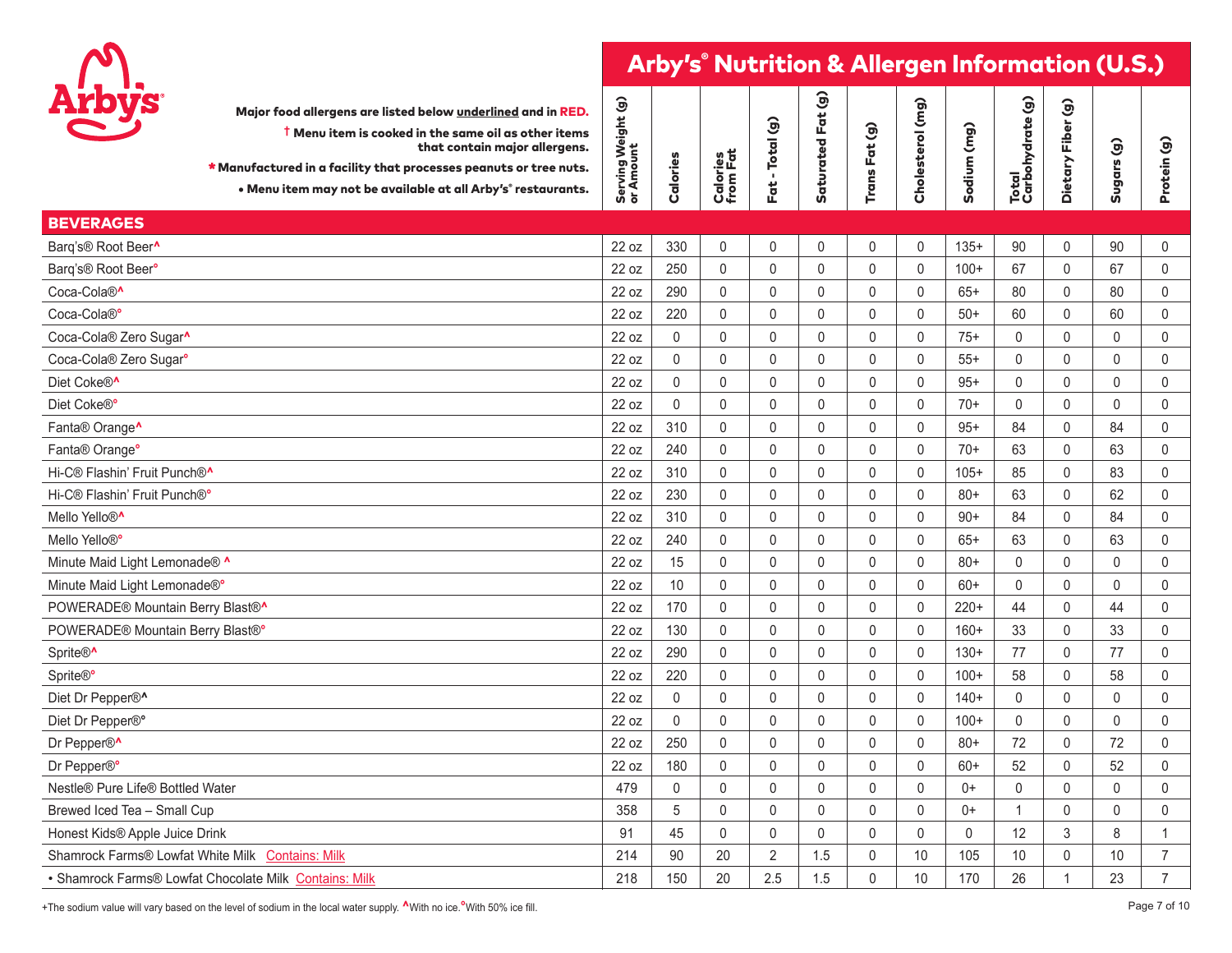

| <b>Arbys</b><br>Major food allergens are listed below underlined and in RED.<br>$\dagger$ Menu item is cooked in the same oil as other items<br>that contain major allergens.<br>* Manufactured in a facility that processes peanuts or tree nuts.<br>. Menu item may not be available at all Arby's° restaurants. | Serving<br>Weight (g) | Calories | <b>Calories</b><br>from Fat | Fat - Total (g) | Saturated Fat (g) | Trans Fat (g)       | Cholesterol (mg)    | Sodium (mg)  | Total<br>Carbohydrate (g) | $\widehat{\mathcal{G}}$<br>Dietary Fiber | Sugars (g)                | Protein (g)    |
|--------------------------------------------------------------------------------------------------------------------------------------------------------------------------------------------------------------------------------------------------------------------------------------------------------------------|-----------------------|----------|-----------------------------|-----------------|-------------------|---------------------|---------------------|--------------|---------------------------|------------------------------------------|---------------------------|----------------|
| <b>BREAKFAST</b>                                                                                                                                                                                                                                                                                                   |                       |          |                             |                 |                   |                     |                     |              |                           |                                          |                           |                |
| · Sausage Biscuit Contains: Egg, Milk, Soy, Wheat                                                                                                                                                                                                                                                                  | 144                   | 500      | 300                         | 33              | 15                | $\mathbf 0$         | 40                  | 1450         | 36                        | 1                                        | $\mathsf 3$               | 12             |
| · Bacon Biscuit Contains: Egg, Milk, Soy, Wheat                                                                                                                                                                                                                                                                    | 104                   | 340      | 150                         | 17              | 10                | $\mathbf{0}$        | 15                  | 1180         | 36                        | $\mathbf 1$                              | $\mathfrak{Z}$            | 10             |
| . Ham Biscuit Contains: Egg, Milk, Soy, Wheat                                                                                                                                                                                                                                                                      | 140                   | 340      | 140                         | 16              | 9                 | $\mathbf 0$         | 30                  | 1420         | 37                        | $\mathbf{1}$                             | $\overline{4}$            | 13             |
| <b>t</b> Fish (where available)<br>• Chicken Biscuit Contains: Egg, Milk, Soy, Wheat                                                                                                                                                                                                                               | 134                   | 390      | 160                         | 18              | 9                 | $\mathsf 0$         | 20                  | 1330         | 44                        | $\overline{2}$                           | $\overline{2}$            | 13             |
| · Bacon, Egg & Cheese Sourdough Contains: Egg, Milk, Soy, Wheat                                                                                                                                                                                                                                                    | 163                   | 470      | 190                         | 22              | 8                 | $\mathbf 0$         | 145                 | 1190         | 46                        | $\overline{2}$                           | $\sqrt{5}$                | 23             |
| · Bacon, Egg & Cheese Croissant Contains: Egg, Milk, Soy, Wheat                                                                                                                                                                                                                                                    | 132                   | 430      | 240                         | 26              | 13                | 0.5                 | 175                 | 940          | 29                        | $\mathbf{1}$                             | $\overline{4}$            | 18             |
| · Bacon, Egg & Cheese Biscuit Contains: Egg, Milk, Soy, Wheat                                                                                                                                                                                                                                                      | 166                   | 470      | 250                         | 28              | 14                | $\mathsf 0$         | 145                 | 1640         | 38                        | $\mathbf{1}$                             | $\overline{4}$            | 18             |
| · Bacon, Egg & Cheese Wrap Contains: Egg, Milk, Soy, Wheat<br><b>t</b> Fish (where available)                                                                                                                                                                                                                      | 171                   | 490      | 230                         | 26              | 10                | $\mathsf{O}\xspace$ | 150                 | 1290         | 42                        | 4                                        | $\sqrt{5}$                | 20             |
| · Sausage, Egg & Cheese Sourdough Contains: Egg, Milk, Soy, Wheat                                                                                                                                                                                                                                                  | 203                   | 630      | 340                         | 38              | 13                | $\mathbf 0$         | 175                 | 1450         | 47                        | 2                                        | 5                         | 24             |
| · Sausage, Egg & Cheese Croissant Contains: Egg, Milk, Soy, Wheat                                                                                                                                                                                                                                                  | 172                   | 580      | 380                         | 43              | 19                | 0.5                 | 205                 | 1200         | 30                        | 1                                        | $\overline{4}$            | 19             |
| · Sausage, Egg & Cheese Biscuit Contains: Egg, Milk, Soy, Wheat                                                                                                                                                                                                                                                    | 206                   | 630      | 400                         | 44              | 20                | $\mathbf 0$         | 175                 | 1910         | 39                        | $\mathbf{1}$                             | $\overline{4}$            | 19             |
| · Sausage, Egg & Cheese Wrap Contains: Egg, Milk, Soy, Wheat<br><b>t</b> Fish (where available)                                                                                                                                                                                                                    | 206                   | 620      | 360                         | 40              | 15                | $\mathbf 0$         | 175                 | 1470         | 42                        | 4                                        | 5                         | 20             |
| . Ham, Egg & Cheese Sourdough Contains: Egg, Milk, Soy, Wheat                                                                                                                                                                                                                                                      | 194                   | 460      | 160                         | 18              | 5                 | $\pmb{0}$           | 155                 | 1290         | 47                        | $\overline{2}$                           | $\overline{4}$            | 26             |
| . Ham, Egg & Cheese Croissant Contains: Egg, Milk, Soy, Wheat                                                                                                                                                                                                                                                      | 162                   | 410      | 200                         | 23              | 11                | 0.5                 | 185                 | 1040         | 30                        | 1                                        | $\mathfrak{Z}$            | 21             |
| . Ham, Egg & Cheese Biscuit Contains: Egg, Milk, Soy, Wheat                                                                                                                                                                                                                                                        | 196                   | 460      | 210                         | 24              | 12                | $\mathsf{0}$        | 155                 | 1750         | 38                        | $\mathbf 1$                              | $\sqrt{3}$                | 21             |
| <b>t</b> Fish (where available)<br>. Ham, Egg & Cheese Wrap Contains: Egg, Milk, Soy, Wheat                                                                                                                                                                                                                        | 203                   | 470      | 210                         | 23              | 9                 | $\mathbf 0$         | 165                 | 1450         | 43                        | 4                                        | $\mathfrak{Z}$            | 22             |
| . Ham & Swiss Croissant Contains: Egg, Milk, Soy, Wheat                                                                                                                                                                                                                                                            | 119                   | 340      | 160                         | 17              | 10                | $\mathbf 0$         | 70                  | 910          | 29                        | 1                                        | $\overline{2}$            | 17             |
| · Bacon & Cheese Croissant Contains: Egg, Milk, Soy, Wheat                                                                                                                                                                                                                                                         | 83                    | 330      | 170                         | 19              | 10                | $\mathbf 0$         | 50                  | 670          | 27                        | $\mathbf 1$                              | 3                         | 13             |
| · Sausage & Cheese Croissant Contains: Egg, Milk, Soy, Wheat                                                                                                                                                                                                                                                       | 123                   | 490      | 310                         | 35              | 16                | $\mathbf 0$         | 80                  | 940          | 28                        | $\mathbf{1}$                             | 3                         | 15             |
| • French Toast Sticks Contains: Soy, Wheat<br><b>t</b> Egg, Milk, Fish (where available)                                                                                                                                                                                                                           | 128                   | 350      | 90                          | 10              | 1.5               | $\mathsf{O}\xspace$ | $\mathsf{O}\xspace$ | 250          | 57                        | 5                                        | 13                        | $\overline{7}$ |
| · Sausage Gravy Biscuit Contains: Egg, Milk, Soy, Wheat                                                                                                                                                                                                                                                            | 261                   | 480      | 250                         | 28              | 13                | $\pmb{0}$           | 20                  | 1770         | 48                        | $\overline{1}$                           | $\ensuremath{\mathsf{3}}$ | $9\,$          |
| · Sausage Gravy Biscuit-Double Contains: Egg, Milk, Soy, Wheat                                                                                                                                                                                                                                                     | 522                   | 970      | 500                         | 56              | 27                | $\mathbf 0$         | 35                  | 3540         | 96                        | 3                                        | 5                         | 18             |
| <b>t</b> Egg, Milk, Soy, Wheat, Fish (where available)<br>• Potato Cakes (2)                                                                                                                                                                                                                                       | 100                   | 250      | 130                         | 14              | $\overline{2}$    | $\mathbf 0$         | $\mathbf{0}$        | 430          | 23                        | $\overline{2}$                           | 0                         | 2              |
| <b>t</b> Egg, Milk, Soy, Wheat, Fish (where available)<br>• Potato Cakes (3)                                                                                                                                                                                                                                       | 150                   | 370      | 190                         | 21              | 3                 | $\mathbf 0$         | $\mathbf{0}$        | 650          | 35                        | 4                                        | 0                         | $\sqrt{3}$     |
| † Egg, Milk, Soy, Wheat, Fish (where available)<br>• Potato Cakes (4)                                                                                                                                                                                                                                              | 200                   | 490      | 250                         | 28              | 4.5               | $\Omega$            | $\mathbf{0}$        | 860          | 46                        | 5                                        | 0                         | $\overline{4}$ |
| Ketchup Adds                                                                                                                                                                                                                                                                                                       | 9                     | 10       | $\mathbf{0}$                | $\mathbf{0}$    | $\mathbf{0}$      | $\Omega$            | $\mathbf{0}$        | 85           | 3                         | $\mathbf{0}$                             | $\overline{2}$            | $\mathbf 0$    |
| Coffee - 12 oz                                                                                                                                                                                                                                                                                                     | 355                   | 0        | $\mathbf 0$                 | $\mathbf 0$     | $\mathbf 0$       | $\mathbf 0$         | $\mathbf 0$         | 5            | $\mathbf 0$               | 0                                        | $\mathsf{O}\xspace$       | $\mathsf{0}$   |
| Coffee - 16 oz                                                                                                                                                                                                                                                                                                     | 474                   | 5        | $\mathbf 0$                 | $\Omega$        | 0                 | $\mathbf 0$         | $\mathbf 0$         | 10           | $\mathbf 0$               | 0                                        | 0                         | $\mathsf{0}$   |
| · Simply Orange® Juice                                                                                                                                                                                                                                                                                             | 309                   | 140      | $\mathbf{0}$                | $\mathbf{0}$    | $\mathbf{0}$      | $\mathbf{0}$        | $\mathbf{0}$        | $\mathbf{0}$ | 33                        | $\overline{1}$                           | 26                        | $\overline{2}$ |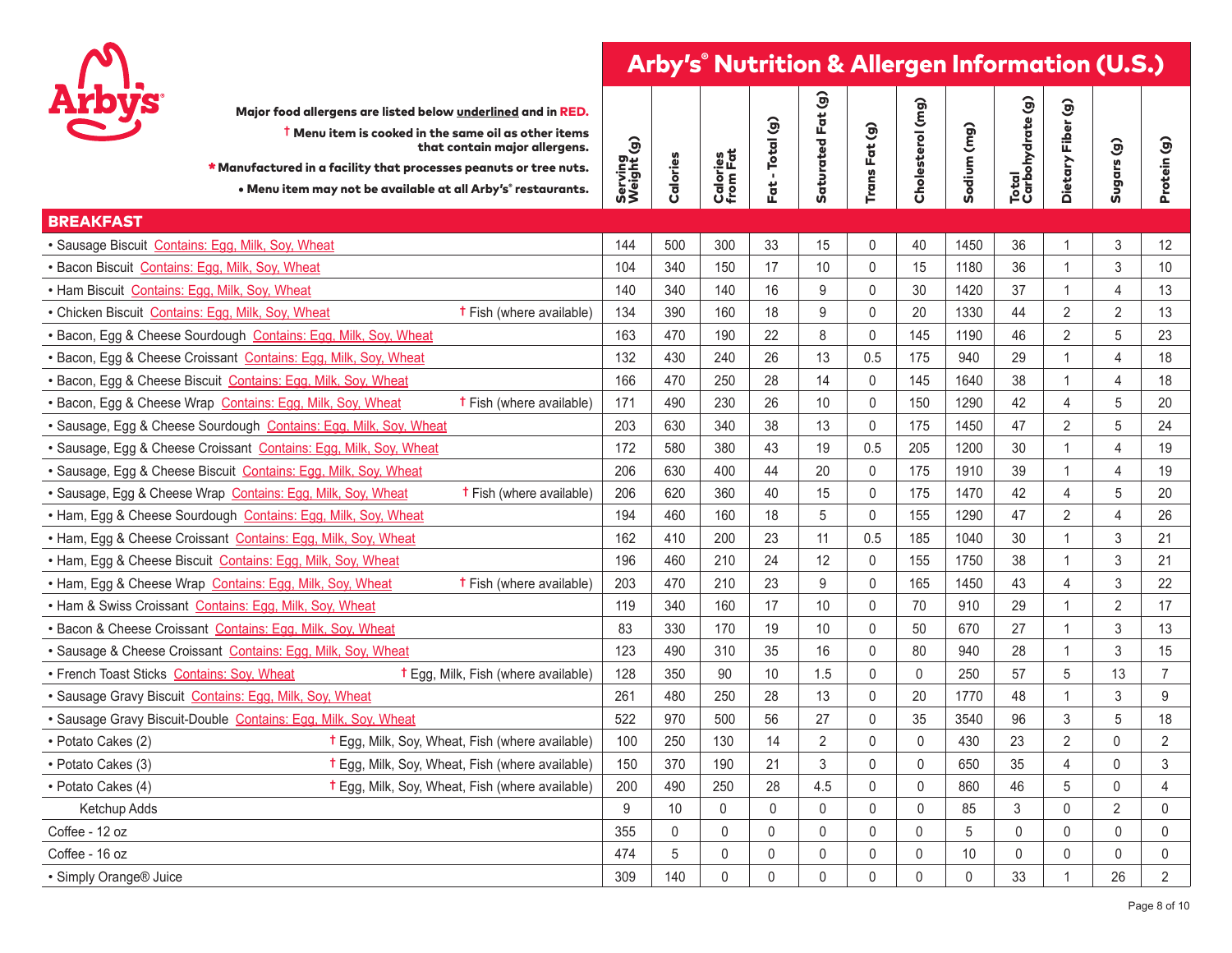

| <b>Arbys</b>                                     | Major food allergens are listed below underlined and in RED.<br><sup>†</sup> Menu item is cooked in the same oil as other items<br>that contain major allergens.<br>* Manufactured in a facility that processes peanuts or tree nuts.<br>. Menu item may not be available at all Arby's° restaurants. | $\widehat{\mathbf{e}}$<br>Serving<br>Weight ( | Calories     | Calories<br>from Fat | Total (g)<br>Fat | $\widehat{g}$<br>$\ddot{a}$<br>LĽ,<br>Saturated | ම<br>Fat<br>Trans | (mg)<br>Cholesterol | (mg)<br>Sodium | Total<br>Carbohydrate (g) | $\widehat{\mathcal{G}}$<br>Fiber<br><b>Dietar</b> | $\widehat{\mathcal{G}}$<br>Sugars | ම<br>rotein<br>௳ |
|--------------------------------------------------|-------------------------------------------------------------------------------------------------------------------------------------------------------------------------------------------------------------------------------------------------------------------------------------------------------|-----------------------------------------------|--------------|----------------------|------------------|-------------------------------------------------|-------------------|---------------------|----------------|---------------------------|---------------------------------------------------|-----------------------------------|------------------|
| <b>TOPPINGS</b>                                  |                                                                                                                                                                                                                                                                                                       |                                               |              |                      |                  |                                                 |                   |                     |                |                           |                                                   |                                   |                  |
| Bacon-3 half strips                              |                                                                                                                                                                                                                                                                                                       | 14                                            | 70           | 45                   | 5                | 1.5                                             | 0                 | 15                  | 250            |                           |                                                   |                                   | 5                |
| Red Ranch Sauce-0.5 oz                           |                                                                                                                                                                                                                                                                                                       | 14                                            | 70           | 50                   | 6                |                                                 | 0                 | $\mathbf{0}$        | 105            | 5                         | 0                                                 | 4                                 | 0                |
| Leaf Lettuce- 1 leaf                             |                                                                                                                                                                                                                                                                                                       | 5                                             | $\mathbf{0}$ | $\mathbf{0}$         | $\mathbf{0}$     | $\mathbf{0}$                                    | 0                 | 0                   | $\mathbf{0}$   | $\mathbf{0}$              | $\mathbf{0}$                                      | 0                                 | 0                |
| Crispy Onions- 0.5 oz Contains: Egg, Milk, Wheat | <b>t</b> Soy, Fish (where available)                                                                                                                                                                                                                                                                  | 14                                            | 70           | 45                   | 5                |                                                 | $\Omega$          | $\mathbf{0}$        | 150            | 6                         | $\Omega$                                          |                                   |                  |
| Natural Cheddar- 1 slice Contains: Milk          |                                                                                                                                                                                                                                                                                                       | 19                                            | 80           | 60                   | 6                | 3.5                                             | $\mathbf{0}$      | 20                  | 120            | $\mathbf{0}$              | $\mathbf{0}$                                      | $\mathbf{0}$                      | 5                |
| Tomato- 2 slices                                 |                                                                                                                                                                                                                                                                                                       | 40                                            | 5            | 0                    | $\mathbf{0}$     | $\mathbf{0}$                                    | 0                 | 0                   | $\mathbf 0$    | 2                         | 0                                                 |                                   | 0                |
| 4" Sesame Seed Bun Contains: Soy, Wheat          |                                                                                                                                                                                                                                                                                                       | 69                                            | 210          | 35                   | 3.5              | 0.5                                             | $\mathbf{0}$      | $\mathbf{0}$        | 340            | 36                        | $\overline{2}$                                    | 5                                 | 7                |
| Red Onion- 2 slices                              |                                                                                                                                                                                                                                                                                                       | $\overline{4}$                                | $\mathbf{0}$ | $\mathbf{0}$         | $\mathbf{0}$     | $\mathbf{0}$                                    | $\Omega$          | $\mathbf{0}$        | $\mathbf{0}$   | $\mathbf{0}$              | 0                                                 | $\mathbf{0}$                      | $\mathbf{0}$     |
| Jalapenos- 0.25 oz                               |                                                                                                                                                                                                                                                                                                       | $\overline{7}$                                | $\mathbf{0}$ | $\mathbf{0}$         | $\mathbf{0}$     | $\mathbf{0}$                                    | 0                 | $\mathbf{0}$        | $\mathbf{0}$   | $\mathbf{0}$              | $\mathbf{0}$                                      | $\mathbf{0}$                      | 0                |
| Smoked Gouda- 1 slice Contains: Milk             |                                                                                                                                                                                                                                                                                                       | 21                                            | 70           | 60                   | 6                | $\overline{4}$                                  | 0                 | 20                  | 180            | $\mathbf{0}$              | $\Omega$                                          | 0                                 | 5                |
| Processed Swiss- 1 slice Contains: Milk, Soy     |                                                                                                                                                                                                                                                                                                       | 13                                            | 40           | 25                   | 3                | $\overline{2}$                                  | 0                 | 10                  | 200            | 0                         | 0                                                 | 0                                 | 3                |
| Cheddar Cheese Sauce- 0.75 oz Contains: Milk     |                                                                                                                                                                                                                                                                                                       | 21                                            | 25           | 15                   | $\overline{2}$   | $\mathbf{0}$                                    | 0                 | 0                   | 180            | $\overline{2}$            |                                                   | 0                                 | 0                |